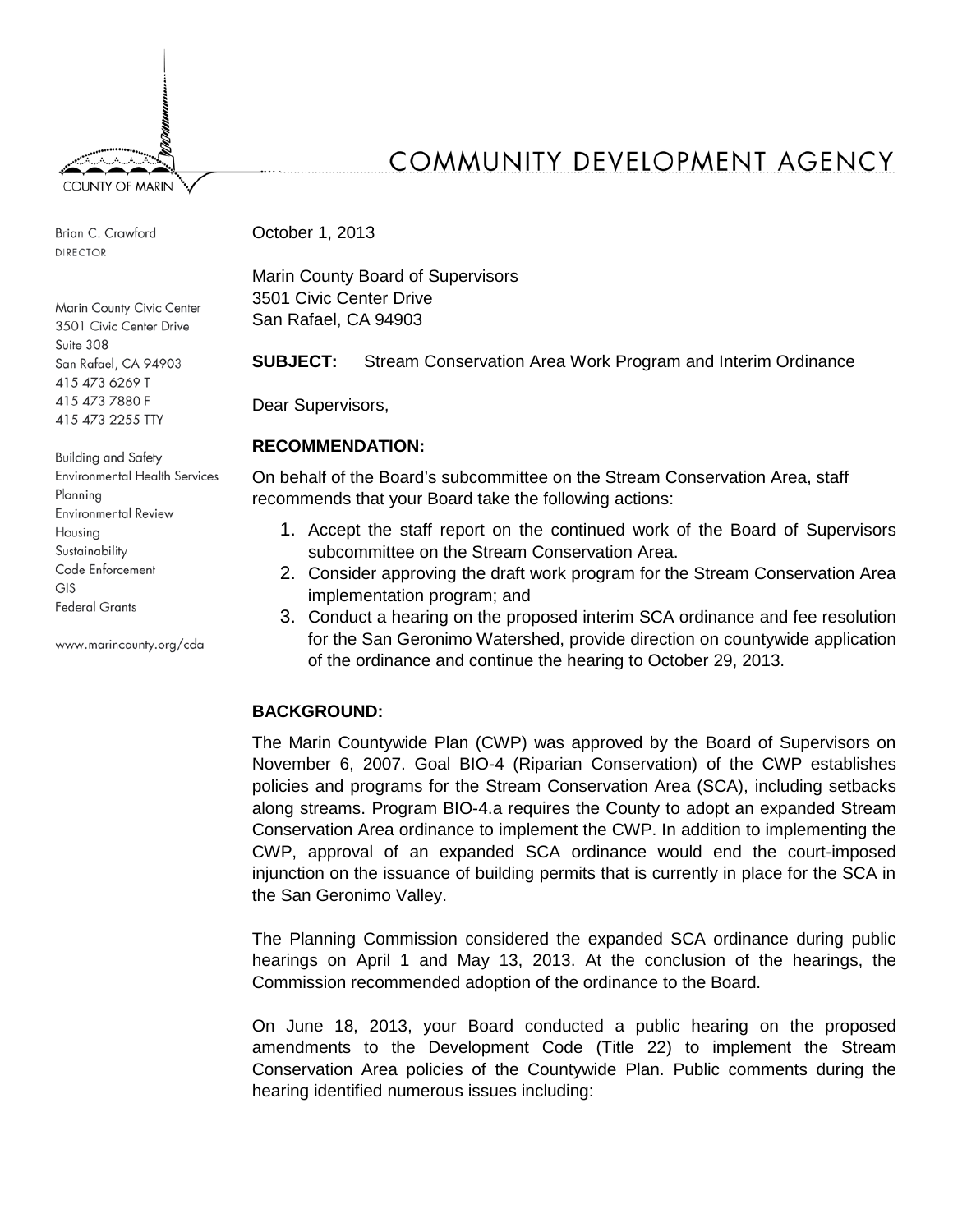- PG. 2 OF 8 Lack of clarity, adequacy and/or restrictiveness of regulations to address ephemeral streams;
	- Unique characteristics of individual watersheds that may influence SCA standards;
	- Ongoing watershed planning efforts and whether the SCA relates to those activities;
	- Clarity and/or reasonableness of standards for determining whether allowable uses are compatible with the SCA;
	- Adequacy of the SCA ordinance to protect habitat for endangered Central Coast Coho salmon;
	- Concerns about a "one-size fits all" approach to SCA setbacks in relation to variable land use, watershed or stream characteristics;
	- Whether the SCA relates to the Salmon Enhancement Plan, a study of the San Geronimo Watershed that provides recommendations for habitat protection including setback distances;
	- Impacts of regulations on permitting cost/process and property values;
	- Adequacy of County maps to correctly identify the extent of the SCA.

The hearing was continued for a subcommittee of the Board of Supervisors (comprised of Supervisors Kinsey and Sears) to work with staff to develop a framework for an interim SCA ordinance and to identify the scope of potential amendments to the CWP, develop a work program and schedule for a subsequent SCA ordinance, and present these recommendations at a future meeting.

At the subsequent public hearing on August 20, 2013 the Board's subcommittee presented its recommendations for the SCA work program, including support for adoption of an interim SCA ordinance for the San Geronimo watershed based on the approach recommended by the Planning Commission. During public testimony and in the course of your Board's discussion, it was suggested that the interim ordinance apply countywide. However, no consensus was reached on this topic. At the conclusion of the hearing, your Board directed staff to prepare a work program for implementation of the SCA policies that incorporates watershed principles, provides for landowner education and assistance, and identifies alternatives for addressing key concerns about the SCA through County Code amendments where possible, but including an option for undertaking limited amendments to the CWP. Staff was additionally directed to "schedule a hearing for review of an interim expanded SCA ordinance for the San Geronimo watershed based on the approach recommended by the Planning Commission for the County of Marin as a whole."

## **DISCUSSION:**

#### *SCA Work Program*

In the SCA hearings to date, your Board has emphasized an intere[st](#page-1-0) in harmonizing the proposed SCA ordinance and its implementation with the County's ongoing watershed planning efforts and incorporating watershed principles<sup>1</sup>. The proposed work program will advance watershed principles and build upon the work of Marin's

<span id="page-1-0"></span> $1$  While the CWP does not include a listing of watershed principles, the California Watershed Program has developed a summary document that includes watershed principles, provided in Attachment 3.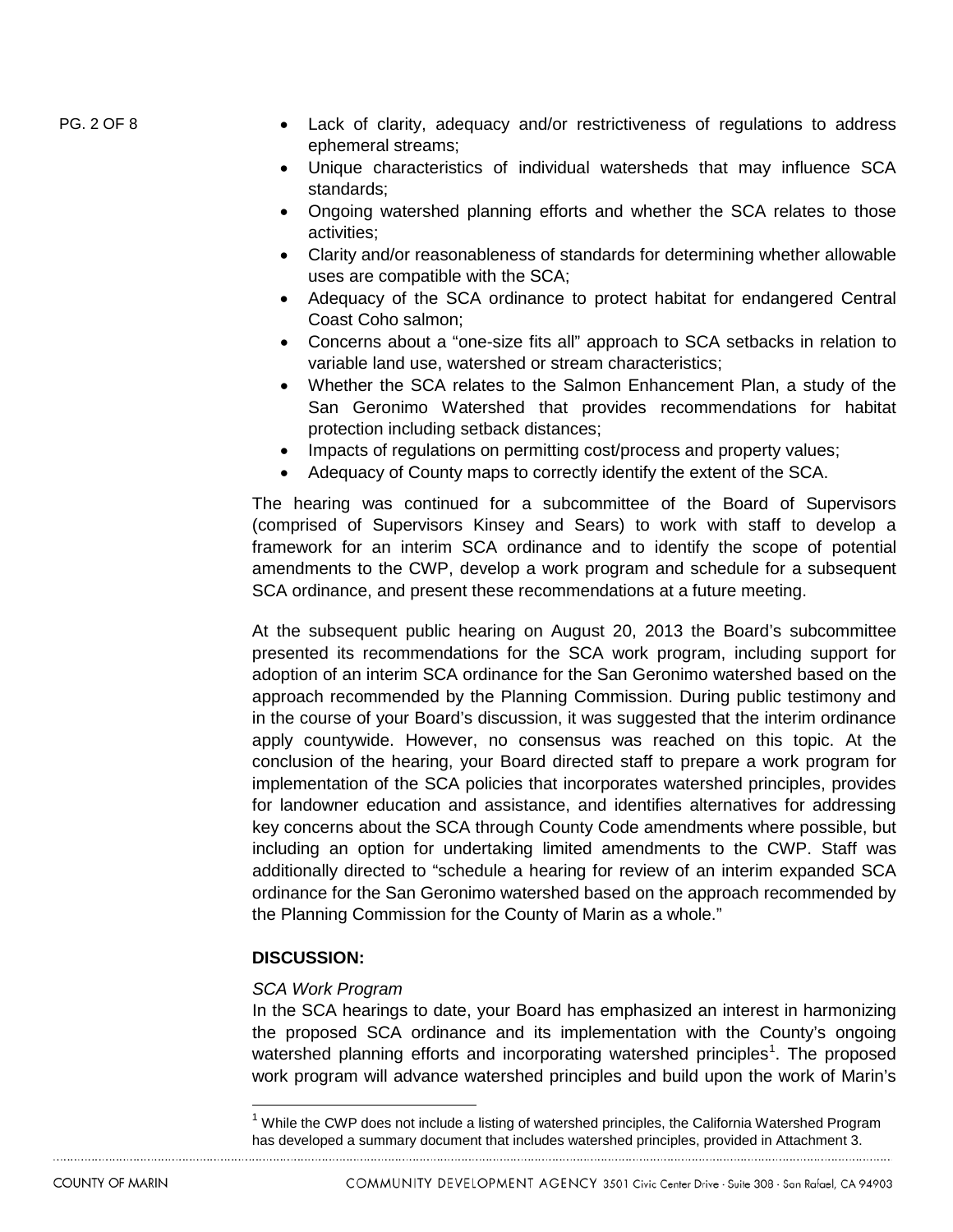PG. 3 OF 8 watershed program by synthesizing existing studies, information and resources to improve the understanding of Marin's watershed needs, provide a framework for ongoing evaluation of existing practices and requirements to inform changes to County policy and regulations, and improve communication, information, and education about creek protection principles through a public outreach program.

> There are three major components to the proposed SCA work program (provided as Attachment 1):

- 1. Scientific review of ephemeral stream SCA standards for the City-Centered Corridor and smaller lots in the Inland-Rural Corridor;
- 2. Watershed enhancement program (education, homeowner assistance, permitting assistance, and funding mechanisms to support long-term protection of habitat); and
- 3. Updated County stream map.

The work program will be managed by staff in the Community Development Agency in coordination with the Department of Public Works and periodic consultation with the Board subcommittee. An advisory group representing various backgrounds (resident, environmental organization, resource agency, etc.) will provide local knowledge or technical expertise and give input on specific issues and draft strategies. In addition to the advisory group, the broader community will be involved through public workshops, local community meetings, and ongoing communication via the County web page and Open Marin.

The estimated timeframe to implement the program is approximately one year. Upon completion of the work program, your Board will be presented with Existing Conditions and SCA Strategies Reports, including options for County Code and/or CWP amendments relating to the scope identified in the work program. At that time, your Board may accept the reports and direct staff to prepare amendments to the County Code or undertake additional Countywide Plan amendments, as needed.

#### *Ephemeral Stream SCA Standards and County Stream Map*

The current CWP language for ephemeral streams is largely carried over from the 1994 CWP and is based upon the best information and understanding available at the time. However, the level of knowledge about ephemeral streams has since advanced, primarily due to improvements in mapping. Additionally, a number of water quality and sediment control measures have been promulgated. At the time of the CWP's adoption, ephemeral streams were typically identified based on field observation, an expensive and time-consuming process. This is acknowledged by Program BIO-4.c that calls for mapping of ephemeral streams "where feasible" and the fact that the current County SCA map includes 886 total miles of streams, of which only about 17.5 miles are identified as ephemeral.

The Community Development Agency is presently updating the County stream map, consistent with Program BIO-4.c, using the most sophisticated and detailed topographic information available, Light Detection and Ranging (LiDAR). Although the map is not finalized, it is expected to improve the accuracy of existing mapped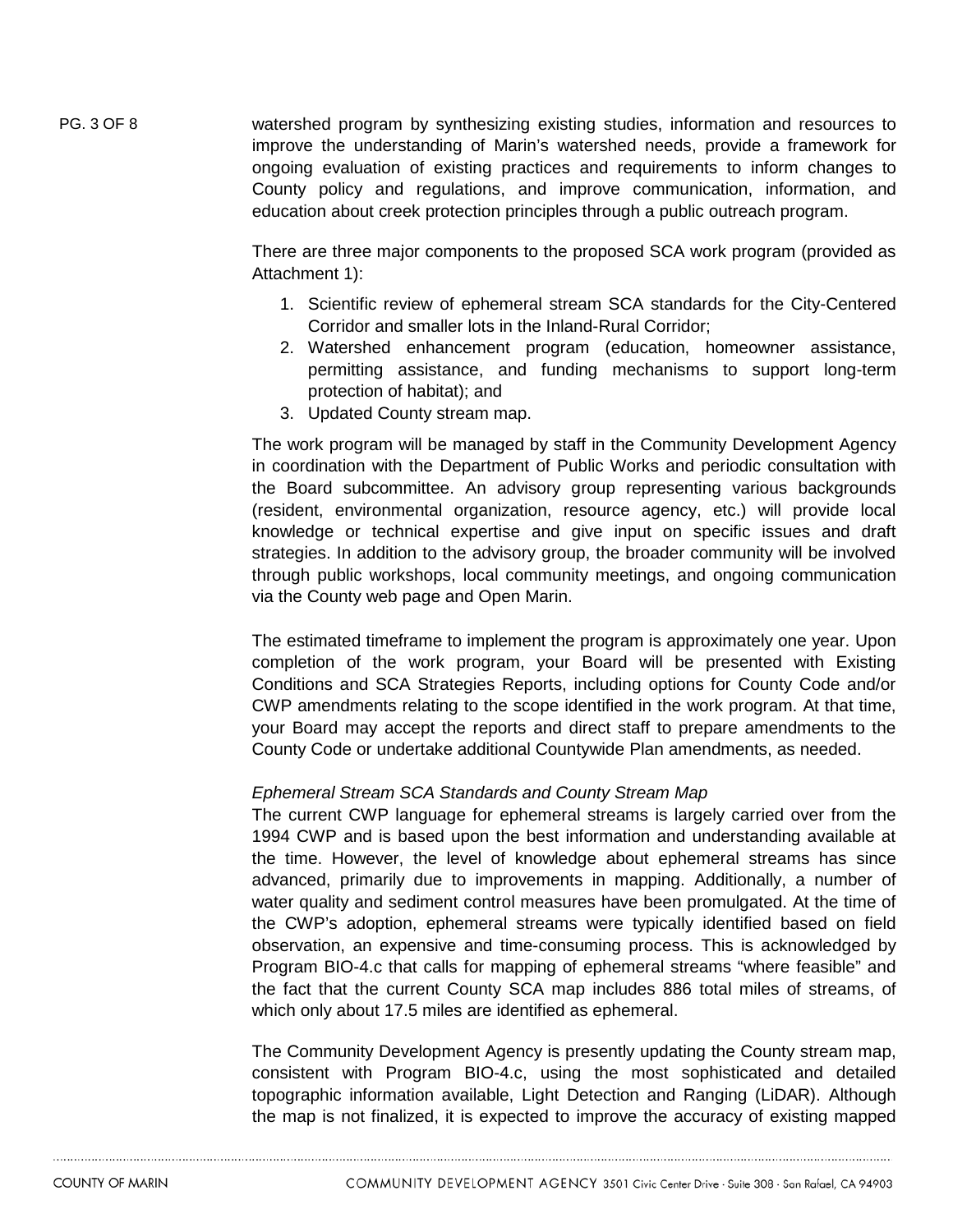PG. 4 OF 8 stream channels as well as the comprehensiveness of the overall stream/drainage network in the County, including additional ephemeral streams.

> More accurate and comprehensive stream maps present an opportunity for the County, resource agencies, and community to learn more about the interrelated components of watersheds and will benefit watershed management over time. Importantly, new mapping of ephemeral streams provides an important base of knowledge to better understand the extent and role of these features and to identify the best approach for their conservation moving forward. However, more extensive mapping also has the potential to expand the cost and time for County agencies and/or permit applicants to identify and conduct site assessments. The CWP policies set circular and potentially vague standards for triggering the SCA based on natural features such as riparian vegetation and special status species. Conversely, an ephemeral (or a segment of an ephemeral) may be excluded from the SCA based upon a field determination of whether a bed/bank exists or whether the watercourse is a ditch or a modified waterway.

> The Board's subcommittee has identified that further investigation of ephemeral streams and identification of the most effective measures to protect their ecological and hydrologic function in the watershed is an important effort that will also require critical evaluation of current definitions and policies to ensure appropriate protections. This work would result in the following deliverables:

- *Existing Conditions Report:* Analysis of existing watershed studies, and literature review of best practices for stream conservation and watershed management to describe existing conditions, characteristics, and function of ephemeral streams in key watersheds in the County.
- *SCA Strategies Report:* Based on the existing conditions report and maps for the County, evaluate the effectiveness of the SCA standards to protect ephemeral streams, including the 50- and 100-foot setback distances to properties in the City-Centered Corridor and smaller lots in the Inland Rural Corridor, identify the unique watershed characteristics, opportunities and requirements to protect the hydrologic and ecological function of ephemeral streams, and recommend appropriate measures to protect ephemeral streams.

#### *Public Education and Outreach*

A common theme voiced during public hearings for the SCA ordinance and echoed by your Board is the need for additional public education and outreach. These comments are consistent with watershed management principles which emphasize the importance of public education and support for landowner stewardship.

The proposed draft Guiding Principles and Framework for Countywide Plan Amendments (August 20, 2013) stated that overall watershed improvement should include creek stewardship management practices and homeowner assistance. The Board's subcommittee has carried this recommendation forward in the proposed work program with a recommendation to retain an outreach coordinator. This position would provide public information and materials, workshops and informational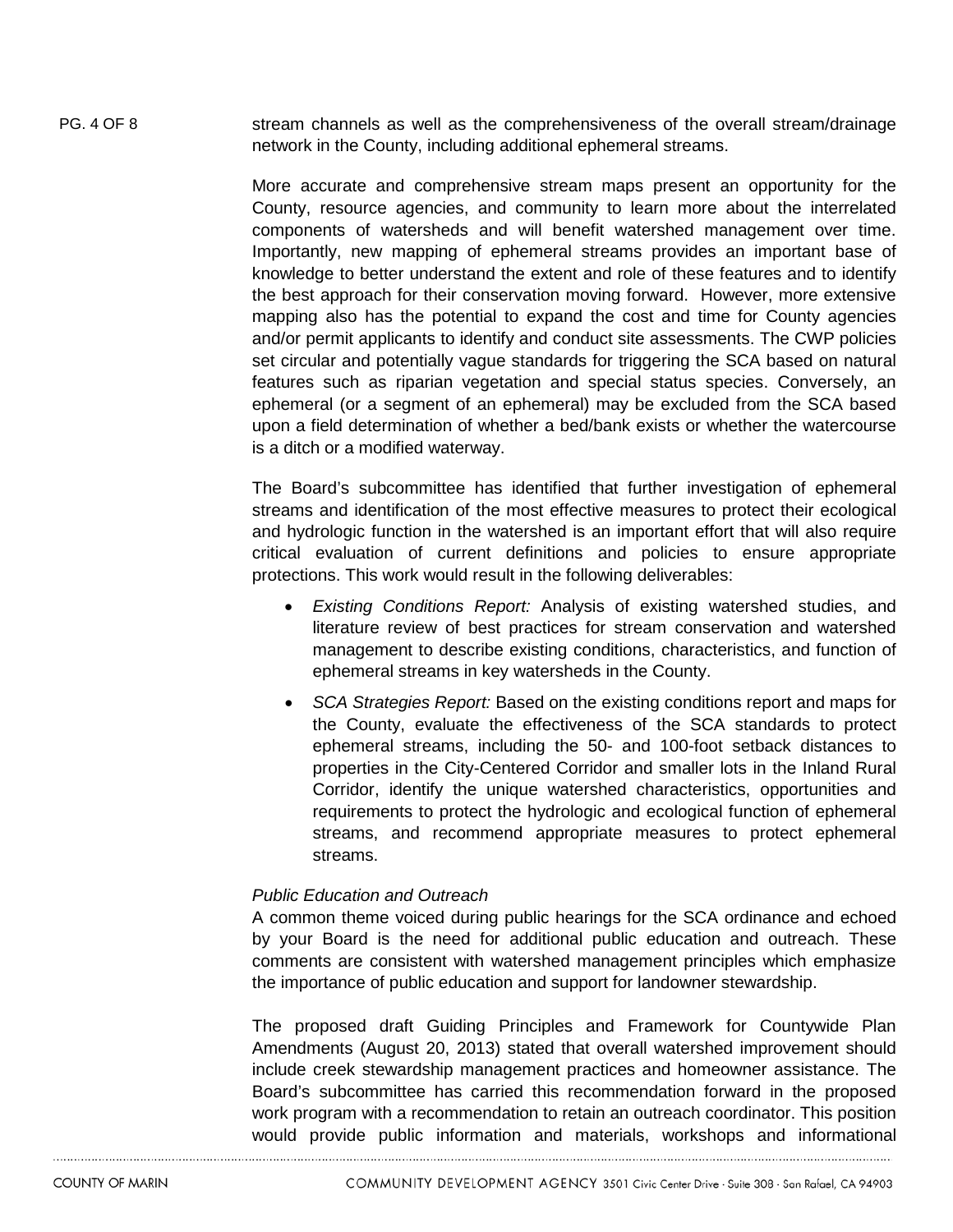PG. 5 OF 8 meetings about creek care, coordinate with ongoing efforts of the Watershed Program and the County's stormwater pollution program (MCSTOPPP), and serve as an ombudsperson to assist homeowners with permitting processes.

#### *Interim Ordinance: Approach*

The Planning Commission-recommended ordinance provides a tiered permitting structure to account for differences in the extent of stream impact associated with various development activities. Importantly, the ordinance requires best practices as a condition of any permit approval in the SCA ("Standard Management Practices"). Within this framework, projects of a smaller scale can be reviewed efficiently, with respect to time and cost, as ministerial (staff-level) permits. The ordinance would also increase stream protections by regulating removal of riparian vegetation and installation of "flatwork" (e.g., patios, driveways) that are currently not regulated but could have potentially harmful impacts in the SCA.

The proposed ordinance is largely consistent with the Planning Commission's recommended approach, with the following revisions:

- Section 22.33.030 (Stream Conservation Area General Requirements) has been abbreviated since it is comprised of a summary of requirements found elsewhere in the Countywide Plan and the ordinance;
- The scope is limited to the San Geronimo watershed (see discussion below) and ordinance language revised accordingly;
- The "purpose" statement for Chapter 22.63 (Stream Conservation Area Permit) has been revised to incorporate watershed protection consistent with Countywide Plan Goal WR-1 (Healthy Watersheds);
- For purpose of clarity, Section 22.63.020.A.1 (Application of SCA Provisions) has been modified to eliminate the "catch-all" provision that would impose SCA requirements for any work not expressly listed in subsections (a) through (c) that may result in potentially adverse impacts;
- For purposes of clarity, Section 22.63.030.A (SCA Tier 1 Development) has been modified to eliminate redundant references to the requirement to avoid impacts since that would have been met if the project complies with the Development Standards and Standard Management Practices; and
- Section 22.63.060.A has been modified by combining findings 1 and 2 into one finding.

The ordinance would be in place for a limited duration, expiring on April 1, 2016 (2  $\frac{1}{2}$ ) years) or upon adoption of subsequent amendments to the Marin Countywide Plan and/or County Code that pertain to the SCA, whichever occurs first. While the regulatory aspects of the ordinance would expire at this time and be removed from the Development Code accordingly, the definitions and listing of permit types would remain in place unless revised through future Development Code amendments. The rationale for this approach is that the definitions are useful for implementation of SCA policies through Design Review, even in the absence of expanded Stream Conservation regulations.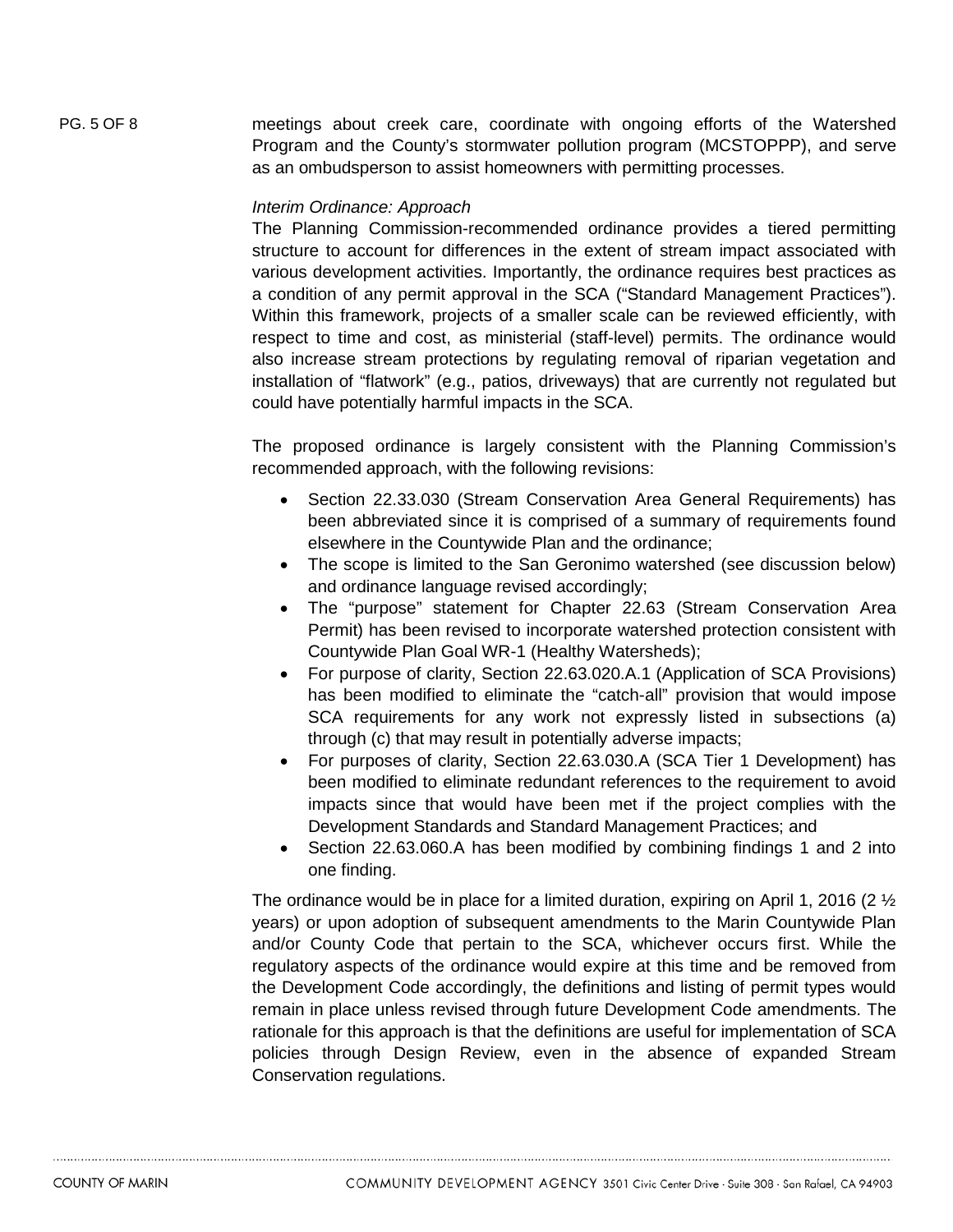### PG. 6 OF 8 *Interim Ordinance Geographic Scope*

Public notice for the interim ordinance was distributed to property owners in the San Geronimo watershed and published in the Marin IJ in accordance with CDA's notification procedures. Subsequent to distribution of the public hearing notice, the Board's subcommittee met on September 23, 2013 to discuss the SCA. During this meeting, the subcommittee expressed concern about the potential lack of SCA protection countywide during the timeframe of the SCA work program. The subcommittee subsequently determined that your Board should be presented with the option to consider an interim countywide SCA ordinance.

Because notice has been provided to property owners in the San Geronimo watershed for an interim SCA ordinance, staff recommends that your Board conduct the hearing as noticed, provide direction to staff on implementation of the proposed ordinance countywide, and continue the hearing to October 29, 2013.

## *Interim Ordinance Cost and Workload Impacts*

The proposed SCA ordinance expands the Community Development Agency's (CDA) existing regulatory program insofar as it establishes a new permit type, permit requirements for previously unregulated activities, and site assessment and inspection requirements. While the Tier 2 (discretionary) permits would be largely consistent with existing standards and procedures, staff training will be required for Tier 1 site assessments (riparian identification and stream bank). The estimated cost for this training, including completion of a reference manual, field exercises, and an SCA ordinance toolkit, is \$10,000. Although not budgeted in the current fiscal year, funding is available from money that the Board approved in Fiscal Year 2010-2011 for the SCA implementation program.

Implementation of the ordinance will also require outreach to homeowners, contractors, and community organizations to ensure that all interested parties are aware of the regulatory changes, including procedures and new permit requirements. As your Board noted on August 20, 2013, homeowner education is a critical component of future efforts, not only to support individual stewardship but also to increase understanding of the individual and collective benefits of streamside conservation requirements as well as the basis for permit standards.

## **FISCAL IMPACT:**

## *Work Program:*

The proposed one-year work program includes a preliminary budget of \$130,000 (excluding staff time) to include the costs for preparation of the existing conditions and SCA strategies reports, public information and community engagement. The addition of an outreach coordinator/ombudsperson would add an additional cost of approximately \$85,000 per year, if contracted through the Marin Resource Conservation District. While funding for most of the work program is available from money that your Board set aside in Fiscal Year 2010-11 for SCA implementation, staff is pursuing additional grant funding to support community engagement. Based on your Board's acceptance of the preliminary estimate and additional direction, staff will provide a more precise budget for final approval prior to initiation of the work program.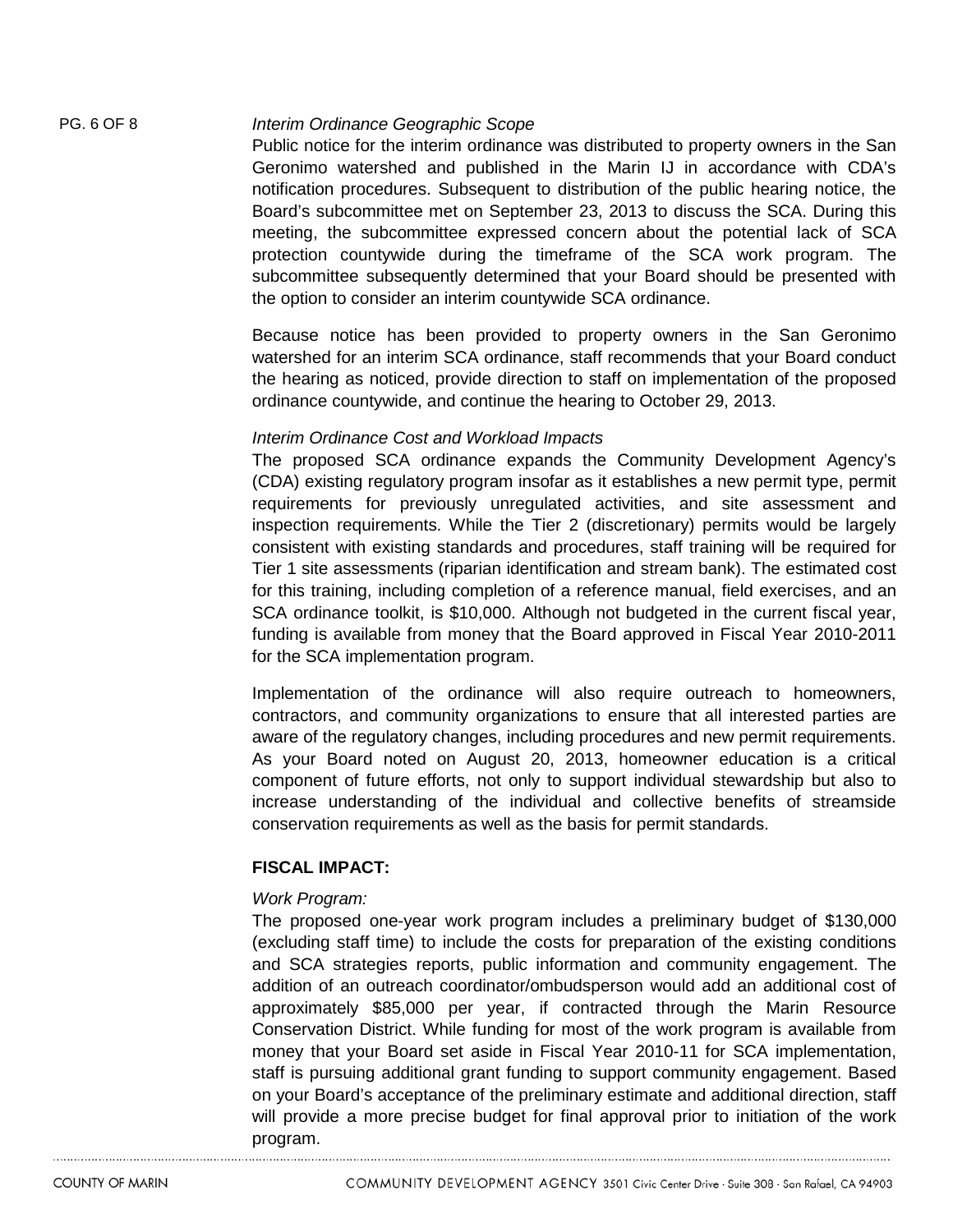**PG. 7 OF 8** 

#### Interim Ordinance:

The proposed ordinance is likely to result in fiscal impacts to the General Fund. User fees are established in the Planning Division's fee schedule for various Planningrelated permits and services. Revenue generated from the fees help the Planning Division meet its cost recovery target and offset the amount of general fund support to the program. Pursuant to the direction received at your Board's August 20, 2013 meeting, staff recommends that your Board approve the attached resolution setting fees at \$250 (flat) for a Tier 1 SCA Permit, \$2,500 (flat) for a Tier 2 SCA Permit, and \$5,000 (deposit) for a Tier 2 Initial Study. No fees would be charged for review of work that qualifies for an exemption.

It is difficult to use historic permit trends to forecast permit demand because the proposed ordinance would apply to work that currently does not require permits. In addition, demand for home improvements and construction are affected by broader trends in the economy, and some development will be undertaken without permits.

If the proposed interim ordinance were applicable only to the San Geronimo watershed, the limited-term SCA ordinance would likely result in an annual increase of approximately fifteen Tier 1 Permits and five Tier 2 Permits. Based on the recommended fees, this could result in a loss of approximately \$40,000 in flat fee revenues per year and additional revenue losses depending on the extent of work required to complete Initial Studies. Given the limited number of permits projected, no increase in staffing is recommended at the present time, although staff expects to continually evaluate the staff resource needs for the Planning Division and may propose adjustments in the future.

#### **SIGNATURE:**

Suzanne Thorsen Planner

Brian C. Crawford Director

| <b>REVIEWED BY:</b>            | (These boxes must be checked) |
|--------------------------------|-------------------------------|
| [ ] Department of Finance      | $\lceil \sqrt{ } \rceil$ N/A  |
| $1/1$ $O$ average $O$ averaged | <b>F TAIL</b>                 |

- [√] County Counsel
- [ ] Human Resources

 $[$   $]$  N/A  $\lceil \sqrt{ } \rceil$  N/A

#### Attachments

- 1. Stream Conservation Area Implementation Work Program
- 2. Framework and Guiding Principles (Revised)
- 3. California Watershed Program: "About Watershed Management"
- 4. Ordinance Approving Amendments to Title 22 (Development Code) including Exhibit A